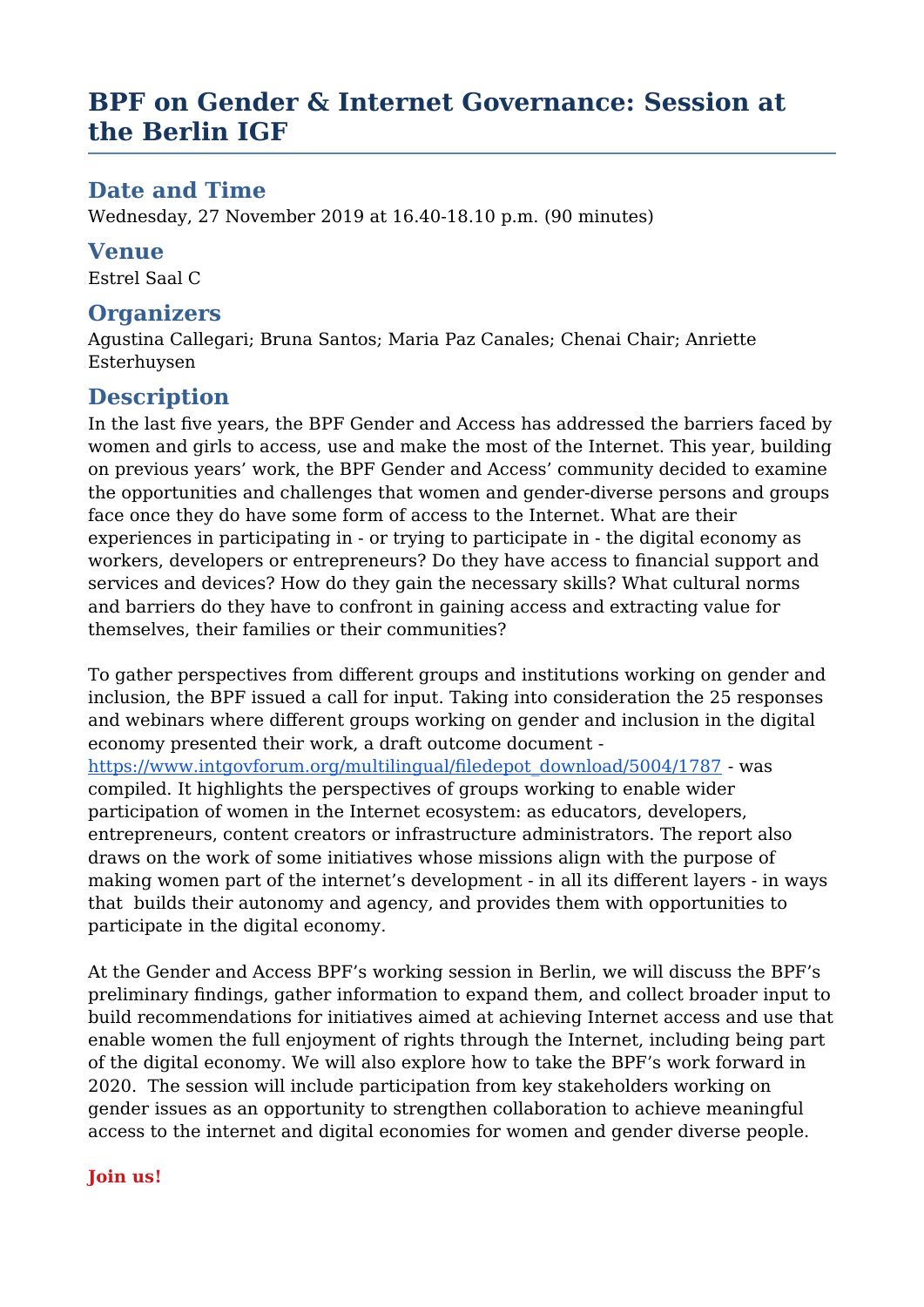# **Desired outcomes of the session**

- Input into the draft BPF output documents for 2019.<br>• Recommendations for policy and actions to enable w
- Recommendations for policy and actions to enable women and genderdiverse people's effective participation in the digital economy and full enjoyment of their rights.
- Identify emerging issues and challenges that should be prioritized in the work of the BPF for 2020.

# **Policy Questions**

- 1. What further cultural norms and barriers do women and gender-diverse people have to confront in gaining access and extracting value for themselves, their families or their broader societies?
- 2. What is women and gender-diverse people's experience gaining the necessary skills to participate in the digital economy?
- 3. What is women and gender-diverse people's experience in gaining access to the financial support and services needed to be part of digital economy?
- 4. What are women and gender-diverse people's experience in gaining access to infrastructure and devices to participate in the digital economy?
- 5. What is women and gender-diverse people's experiences in participating in or trying to participate in - the digital economy as workers, developers or entrepreneurs?

## **Participants**

**Moderator**: Bruna Santos - Coding Rights, Brazil **Remote Moderator**: TBC **Speakers:** TBC

- Tigist Shewerega Hussen, Feminist Internet Research Network (FIRN) coordinator, Association for Progressive Communications, Ethiopia
- TBD 7amleh, Palestine/Israel
- Nicole Pitter Patterson, Jamaica / Kemly Camacho, Sula Batsú, Costa Rica
- Helani Galpaya, LIRNEasia, Sri Lanka / Sarbani Banerjee Belur, Gram Marg, India

## **Session structure**

The session will be divided into three segments.

#### **Segment 1**

BPF presentation - 5 min Draft outcome report presentation - 15 min (3 min each section)

#### **Segment 2** (40 min)

The second segment will discuss how gender considerations impact the ability of women and gender-diverse people to participate in the digital economy. It will also focus on building recommendations that can be used by different organisations and policy-makers to develop initiatives that focus on women and gender-diverse people and foster an environment that enables their full enjoyment of rights by being part of the digital economy. Organisers of other sessions gender-justice related sessions at the IGF are encouraged to attend and contribute.